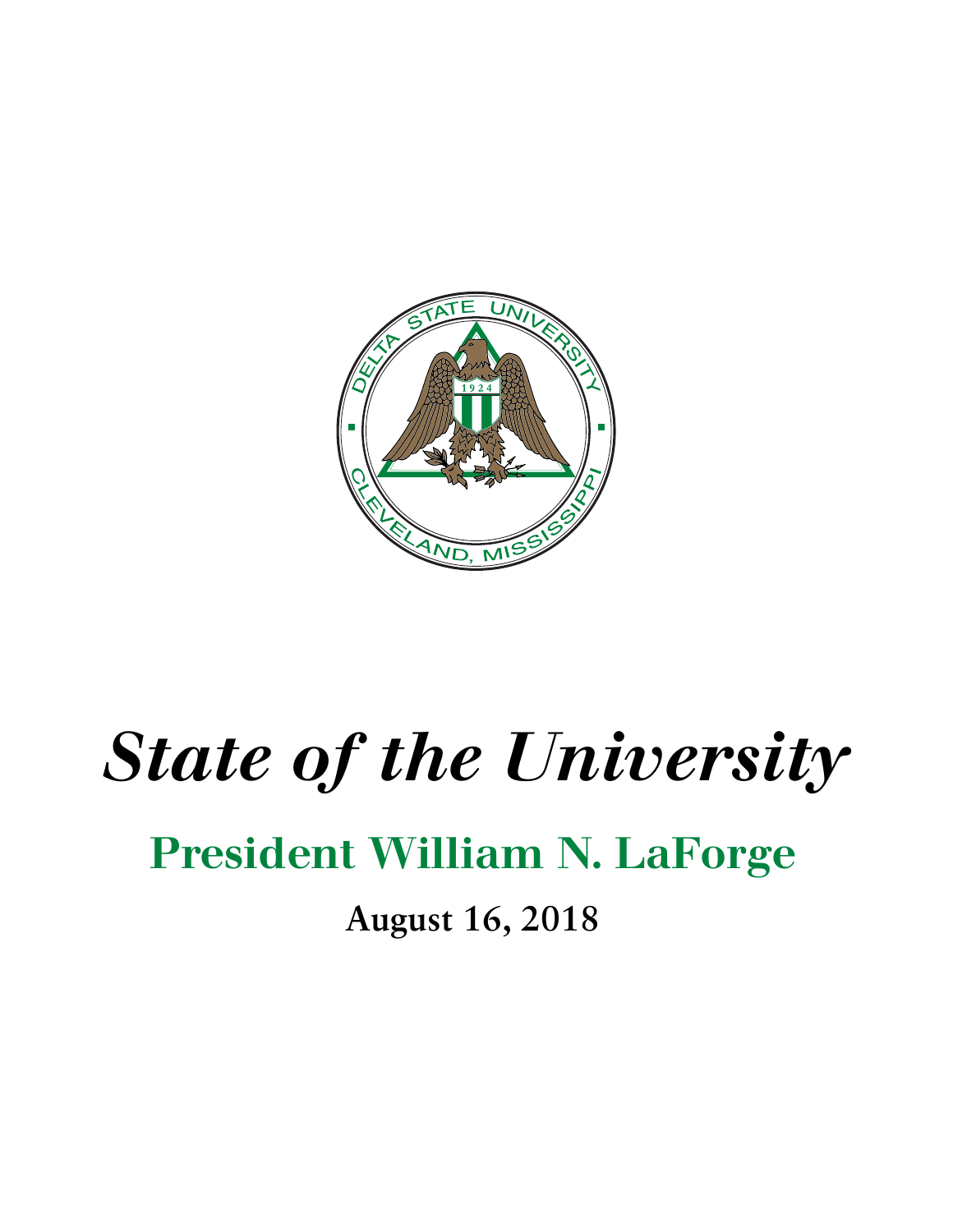## Delta State University

William N. LaForge, President

**IT'S ABOUT TIME** 

State of the University Address Opening Convocation: Academic Year 2018-19

August 16, 2018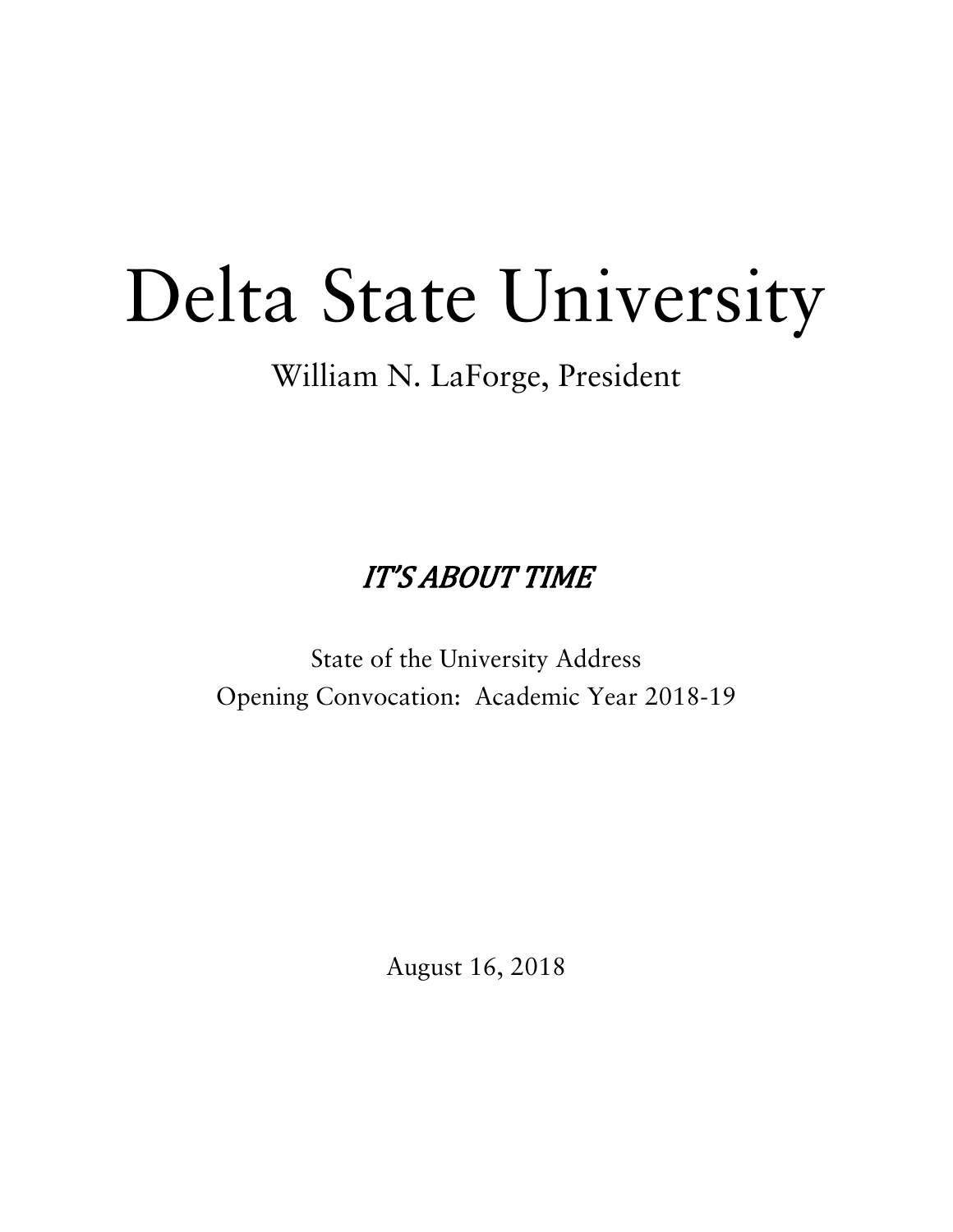## **IT'S ABOUT TIME**

Good afternoon. It's about time. It's about time to kick off another annual cycle, and to welcome you to the 2018-2019 academic year!

It is about time  $-$  in so many respects and on so many levels. You might say that everything revolves around time. What a difference time can make! So much of what we do at Delta State is about time — the time we devote to our students, to teaching, to research, to service, and to everyday responsibilities.

We are creatures of time  $-\omega$  live and think in "yesterdays," "todays," and "tomorrows." We use time to measure, quantify, and sequence. We wonder about time. Is there a beginning and an end of time? The Steve Miller Band sings that, "Time keeps on slippin'...into the future."

We know that time is an important concept in physics. We have units of time. Time is what a clock reads. The idea of time has deep implications in the sciences, religion, and philosophy. "A time to every purpose under the heaven." At its core, time is fundamental to the universe  $-$  Newton's realist view of time. Or, on the other hand, is time fundamental as an intellectual structure in which we merely compare events?

There are so many types and categories and uses and applications of the term time. We plan our days according to available time. We try to practice time management. We experience time pressure. Things are time-sensitive. We have time or make time for some things. We have no time for others. We find time and lose time. Sometimes we get somewhere "just in time." Other times, we just need "down time" or a "time out." We take our time, and we give our time. Time is a qualifier, as in "I need more time," or as in "that's good timing," or in crooner fashion, "Give Me Just a Little More Time."

In fact, just for fun, think of all the song titles that include the word time! Here are just a few: Pink Floyd's Time; Time is Tight; Time in a Bottle; For the Good Times; No Time; The Last Time; I've Had the Time of My Life; Turn Back the Hands of Time; Does Anybody Really Know What Time It Is?. The list is almost endless.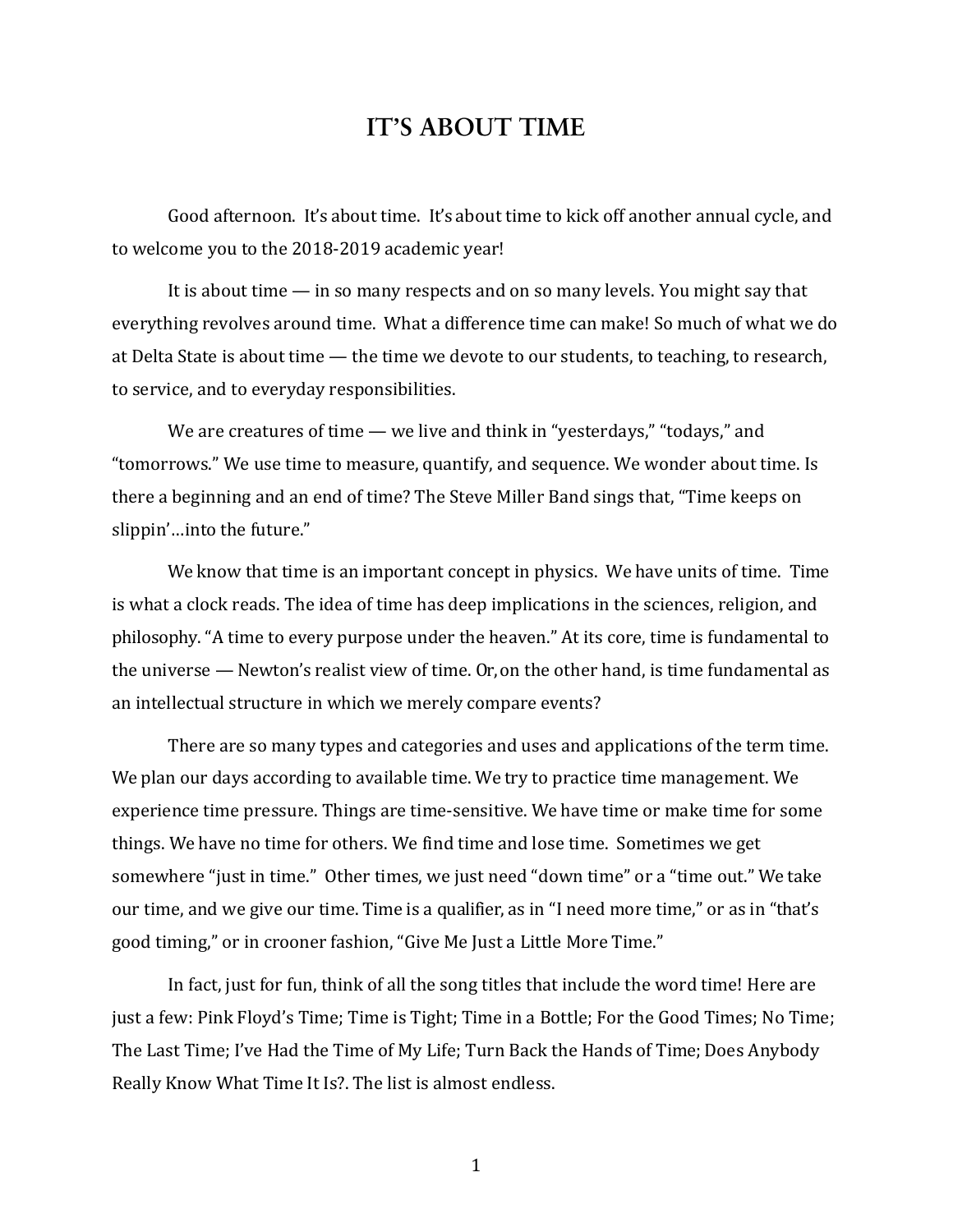We use time, waste time, wish for more time, and try hard to save time. We exist in real time. And, we try to live in virtual time. We look back at a time that was memorable, and look forward to a time when things will be better. Runners and swimmers look to improve their times. Athletic teams on the losing side run out of time. Literature and history are filled with the best and worst of times. Time can be your worst enemy, or, as the Rolling Stones sang, time can be on your side. We even have a Time magazine. And, a national "past-time."

We measure events using time and timelines, sometimes even with timers. Time passes. Time marches on. Time heals. Time can make a difference. Time has an economic value. Time is money. Time is precious. Time is all we have. Time is of the essence. Only time will tell. The time is right...or maybe it's wrong. Some say time or timing is everything.

We advise our students to manage their time better. On campus, time equates to class time, playing music in time, time in the air, time on the air, time on line, time to submit grades, time for a break! Time ensures that we are always in a state of flux...of motion...of trying to make better use of time itself and what it brings us. How often we exclaim, "where does time go?", or *tempus fugit* — "time flies." And, perhaps you are thinking, "Time-wise, how much more time is he going to drone on about time?" The list could go on to the end of time, seemingly like this address. So, it's about time to move on  $-$  just in the nick of time.

It's time now to remember our fallen colleagues, students, and friends from the past year: Mr. Jerry Ainsworth, Mr. Ivan Baugh, Ms. Roseann Buck, Dr. Robert Chancellor, Dr. Cheryl Cummins, Mr. Terry Everett, Dr. William Frank, Sr., Mr. Tony Garcia, Ms. Helen Gaston, Miss Rhiannon Hammons, Dr. Lucy Janoush, Ms. Devonda Johnson, Mr. Ed Kossman, Ms. Leigh Anne Marquis, Dr. Roy Moore, Mr. Ken Owen, Mr. A.C. Prewitt, Mr. Clay Rayner, Dr. William Story, Mr. Fred Thomas; Ms. Patricia Webster, and Mrs. Mary Nell Williams.

Please join me in a moment of silence as we remember our fallen colleagues, students, and friends from the past year.

Next, I will introduce the members of the president's cabinet, outstanding colleagues who provide leadership for the university, and whose time it is to stand and be recognized as I call your name.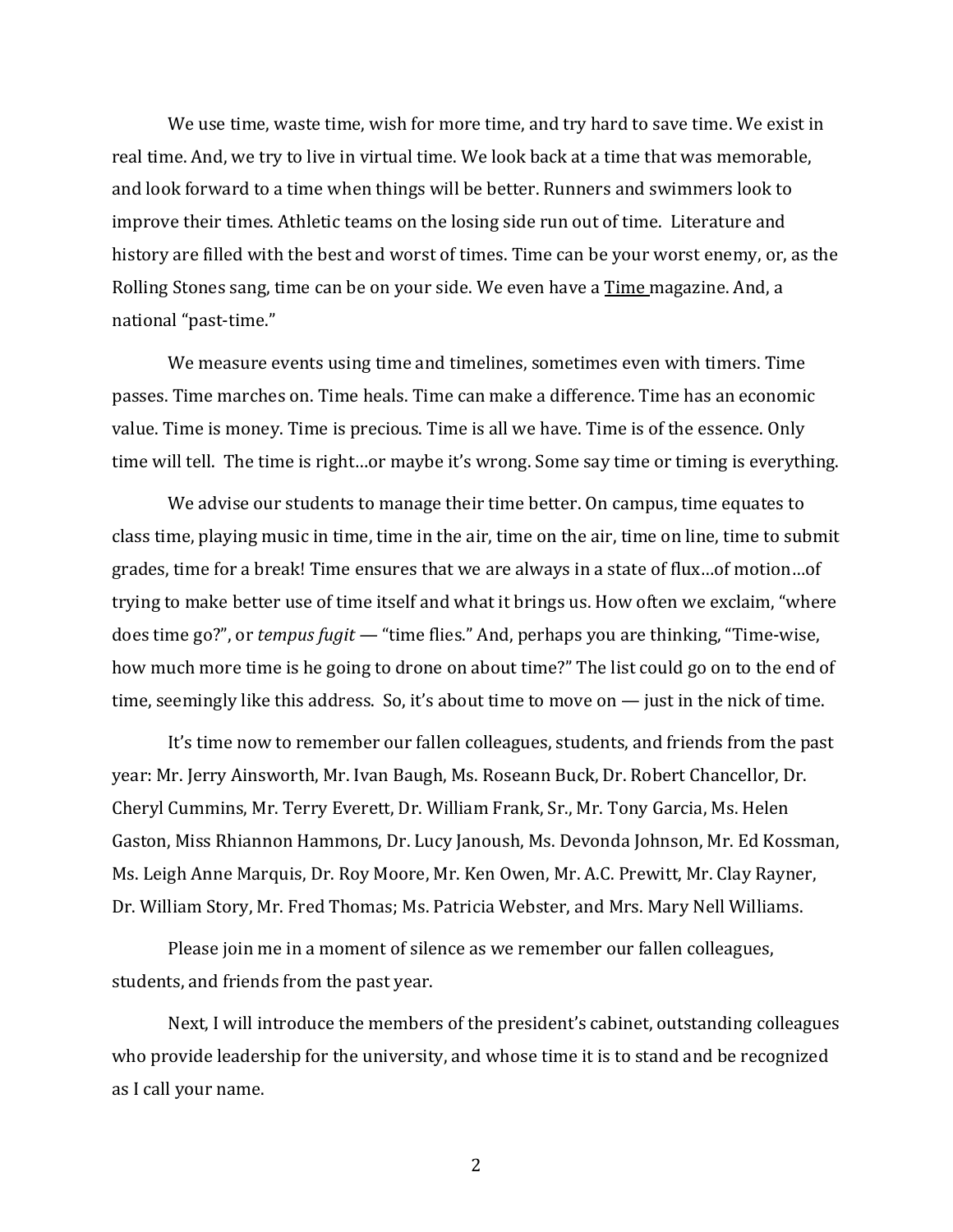First, I am pleased to introduce to you the newest member of our executive team  $$ a new position, in fact — Vice President for University Advancement and External Relations, Mr. Rick Munroe. Rick's portfolio includes development and fundraising, foundation and alumni affairs, communications and marketing, mailing and printing services, and government relations. Welcome, Rick!

The balance of the cabinet includes: Vice President for Academic Affairs and Provost Dr. Charles McAdams: Vice President for Executive Affairs and Chief of Staff Dr. Michelle Roberts; Vice President for Finance and Administration and Chief Financial Officer Mr. Jamie Rutledge; Vice President for Student Affairs Dr. Vernell Bennett; Athletic Director Mr. Ronnie Mayers; representing the Academic Council, Dr. Billy Moore; Faculty Senate President Dr. Severine Groh; Administrative Staff Council Chair Dr. Christy Riddle; and, Student Government Association President Mr. Charlie King.

The five vice presidents also comprise my Executive Committee. All of these colleagues assist me in making critical decisions that affect every aspect of the university. Please join me in thanking them for their service and their time.

Some of you who are new to campus or are just returning from a summer away may have missed the news that Athletic Director Ronnie Mayers has announced his retirement, effective December 31. Ronnie's retirement will certainly mark the end of an era. I have appointed a search committee to identify a potential successor, so the search is underway. Dr. Rose Strahan is chairing the committee. We will have many opportunities to recognize and thank Ronnie for his 42 years of service to Delta State, but, for now, please join me in saluting our outstanding colleague.

Speaking of time and its passage, 50 years ago this fall I was a freshman at Delta State. One half century ago! That's a long time. It began for me an outstanding four-year undergraduate experience for which I will always be grateful. My college experience here was a platform and springboard for my life and career. It opened the doors for me to professional and graduate school, career and volunteer service opportunities, and the chance to grow as a professional and a leader. It was a special time in my life. And, I want that outcome for every one of our students today. It is up to us to provide it. And, we really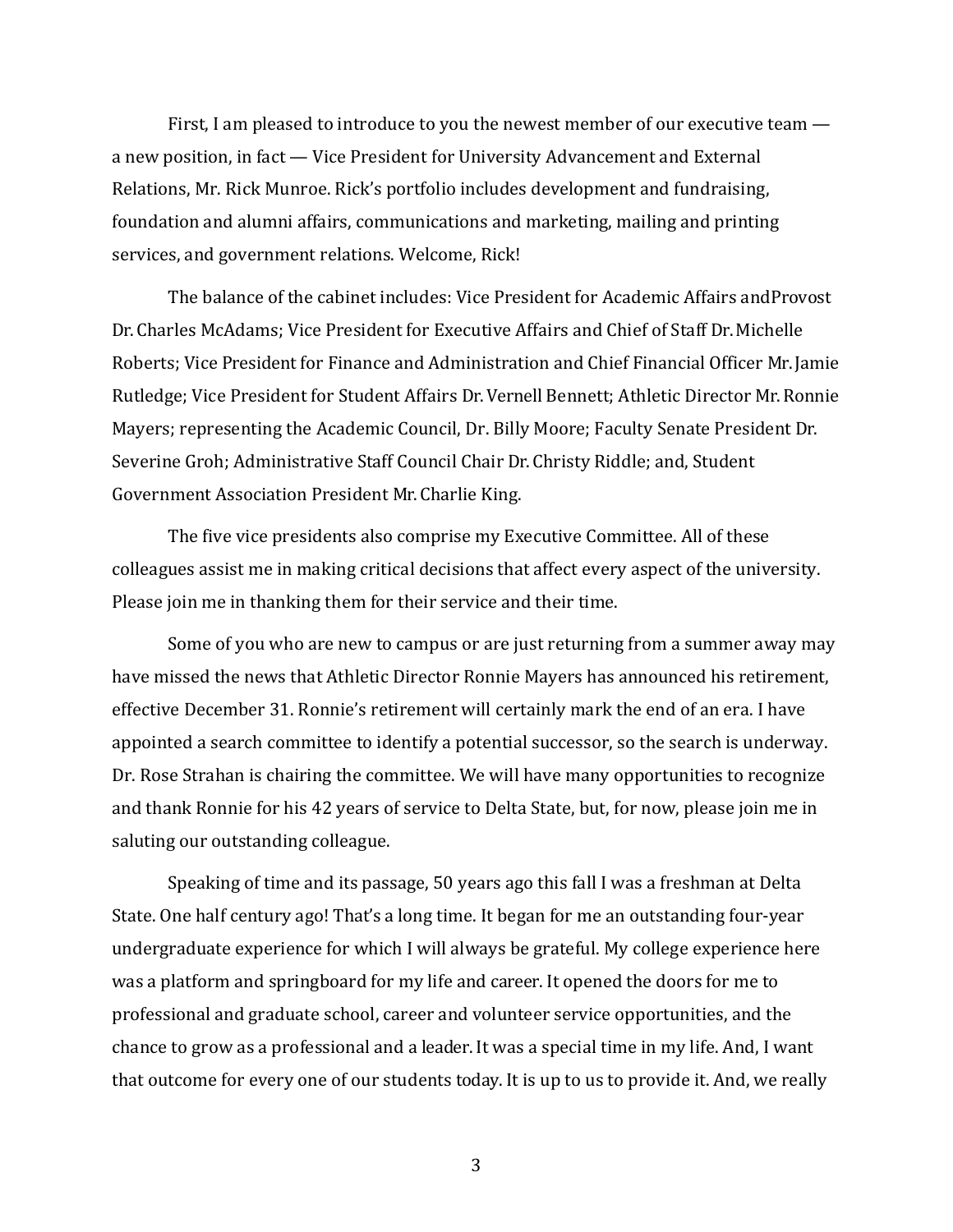have so little time in which to doit.

For a different, and perhaps unique, perspective on what we should expect of our students, and how we should be guiding them during their time with us, I am in favor of our helping them become "C" students. In fact, I wish for every student at least Five "Cs". Now, before you target me for academic heresy, I don't mean "C" in the usual scheme of grading, but "C" meaning competent, confident, committed, concerned, and connected.

- 1. Competent in their chosen field.
- 2. Confident in themselves and their abilities.
- 3. Committed to the notion of service and the core values we hold dear.
- 4. Concerned enough about the world and people around them to engage in order to make the places we call home better.
- 5. Connected, in person and through contemporary technology, with faith, family, friends, and the world today, and, tomorrow, in ways we cannot even predict today.

We should, of course, be about the mission of educating our students in the truest academic and professional sense, but we are also charged with the responsibility of helping to prepare them for life. Please make time to serve that purpose, as well.

Consider the backdrop of what we are seeing occur with some government and business leaders today, who have no respect for, or understanding of, truth, ethics, and integrity. We should be educating our students about truth-telling, respect for all, transparency, tolerance, the rejection of prejudice and hate, and a return to values-driven leadership and common civility. That's what our Visioning Principle  $#9$  is all about — core values — and I encourage you to dust it off and incorporate it in your teaching and your influence. Our silence represents complicity with respect to the bad actors and actions that are giving bad example to our youth.

Our time here at Delta State has been filled with excitement and fascinating enterprises since we met a year ago for convocation, and it is my hope that this excitement will continue as we plan and execute programs that will bring even better times this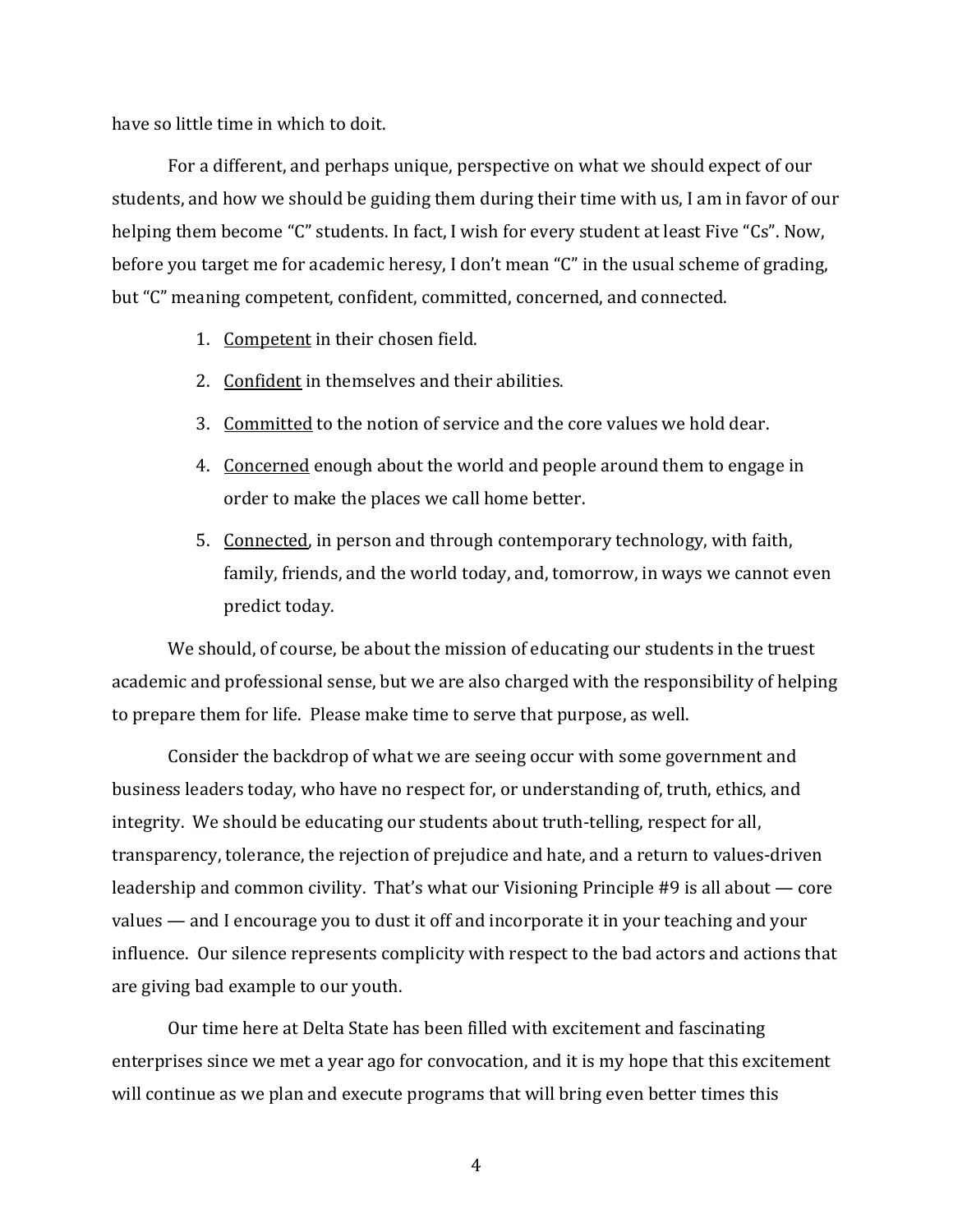coming year.

We just completed a very good year, with nearly 400 graduates at both commencements. We hit another enrollment high last fall of 3,789 students  $-$  a 5.6% increase over the previous year, and our fourth consecutive year of enrollment increases.

Our student retention numbers also demonstrate the winning ways of our faculty's teaching and our student success programs  $-$  a 6% increase in retention of freshmen last year, and 14.8% over the last two years.

In athletics, football, women's and men's basketball, swim/dive, golf, and baseball all participated in post-season play, giving our student-athletes incredible experiences and times they will never forget. There is tremendous value in the student-athlete experience, especially in the NCAA Division II paradigm of "Life in the Balance" — academics and athletics — and our students are demonstrating success in the classroom as well as in their sports. 

In the budget arena, we received a very small increase in revenue from the state for our general operating budget — essentially flat funding — and we are increasing tuition this year 5%, for a total of \$7,076 annually. However, we still offer the third lowest tuition rate of all the public universities in the state, which is certainly a higher education bargain by any measurement.

Although we received no renovation dollars from the state for the second year in a row, our Facilities Management colleagues are making this campus look beautiful with fewer resources than we had just two years ago. I salute them for their outstanding work, and ask you to help me thank them.

Through creative savings strategies and the tuition increase, we were able to provide a modest, yet much-needed and well-deserved, pay raise for faculty and staff for the first time in three years. We also elevated all minimum wage earners to a living wage of \$22,000. One area of creative savings was our summer program of 4-day workweeks and targeted building closures, which netted \$268,000 in savings in 2017, and is expected to yield the same or more savings this summer.

We recently put the finishing touches on Zeigel Hall renovations, and the Music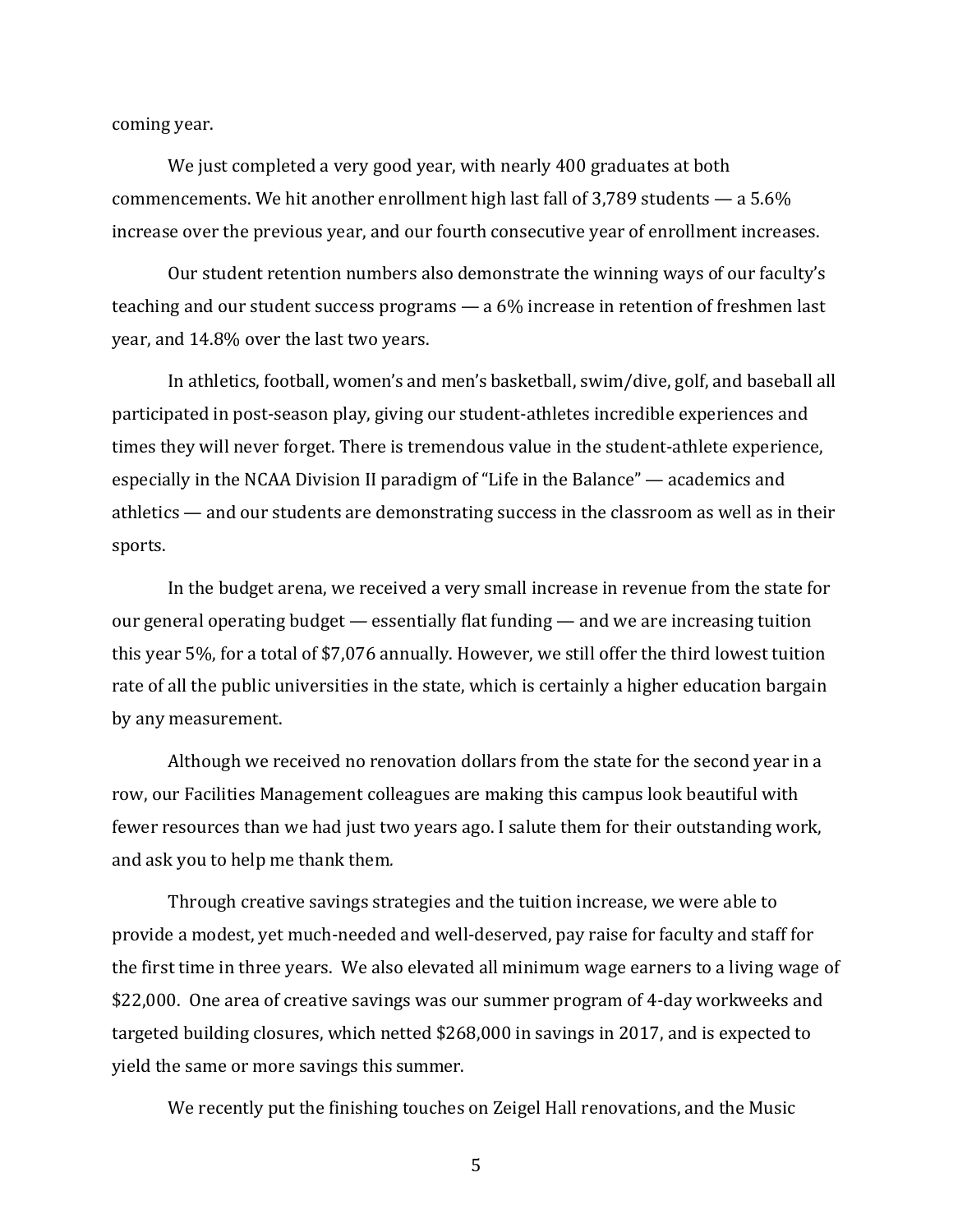Department is almost back in the comfort of their campus home  $-$  pretty much in time for the fall term. Young-Mauldin Dining Hall is near completion, and Statesmen Boulevard, which will provide a beautiful tree-lined and landscaped passageway to our athletic complex, is scheduled to open soon. Those projects will all be finished...on time.

A major lighting project has brightened the campus to provide enhanced safety, easier nighttime passage, and an eye-catching aesthetic appeal that draws people to our campus. And, it is also an energy efficient cost-saver. Many of those lights are on... timers.

This past Spring, Delta State announced one its largest foundation grants ever  $-$  \$3 million from the Gertrude Ford Foundation in support of our Center for Teaching and Learning. The Center provides faculty with resources, workshops, and programs focused on topics of improved teaching and academic leadership, and it is a great boost to the academy. 

Another seven-figure gift, from Ms. Anita Bologna, will continue supporting and growing this performing arts center. We announced her gift pledge at the Gladys Knight concert this past spring. What a time that was! Anita is here today, and I ask her to stand so we can thank her once again.

A long-time funding partner, the Hearin Foundation, recently committed to support \$200,000 in scholarships, plus \$80,000 for a pilot project using our planetarium and science labs to showcase the importance of STEM studies and careers to Delta schoolchildren. 

Our local partner and supporter, the Bolivar Medical Foundation, is generously supporting a new simulation lab for the School of Nursing to the tune of \$200,000.

Our partner, the Casey Family Foundation, is not only supporting our race relations conference and Local Government Leadership Institute, but is also engaging with Delta State to develop a cutting-edge educational program in public schools that will benefit the Delta. 

The Delta Music Institute's "Healing with a Groove 2.0" project was recently awarded a \$500,000 grant by the W.K. Kellogg Foundation to continue the work of racial healing through commercial songwriting and audio production.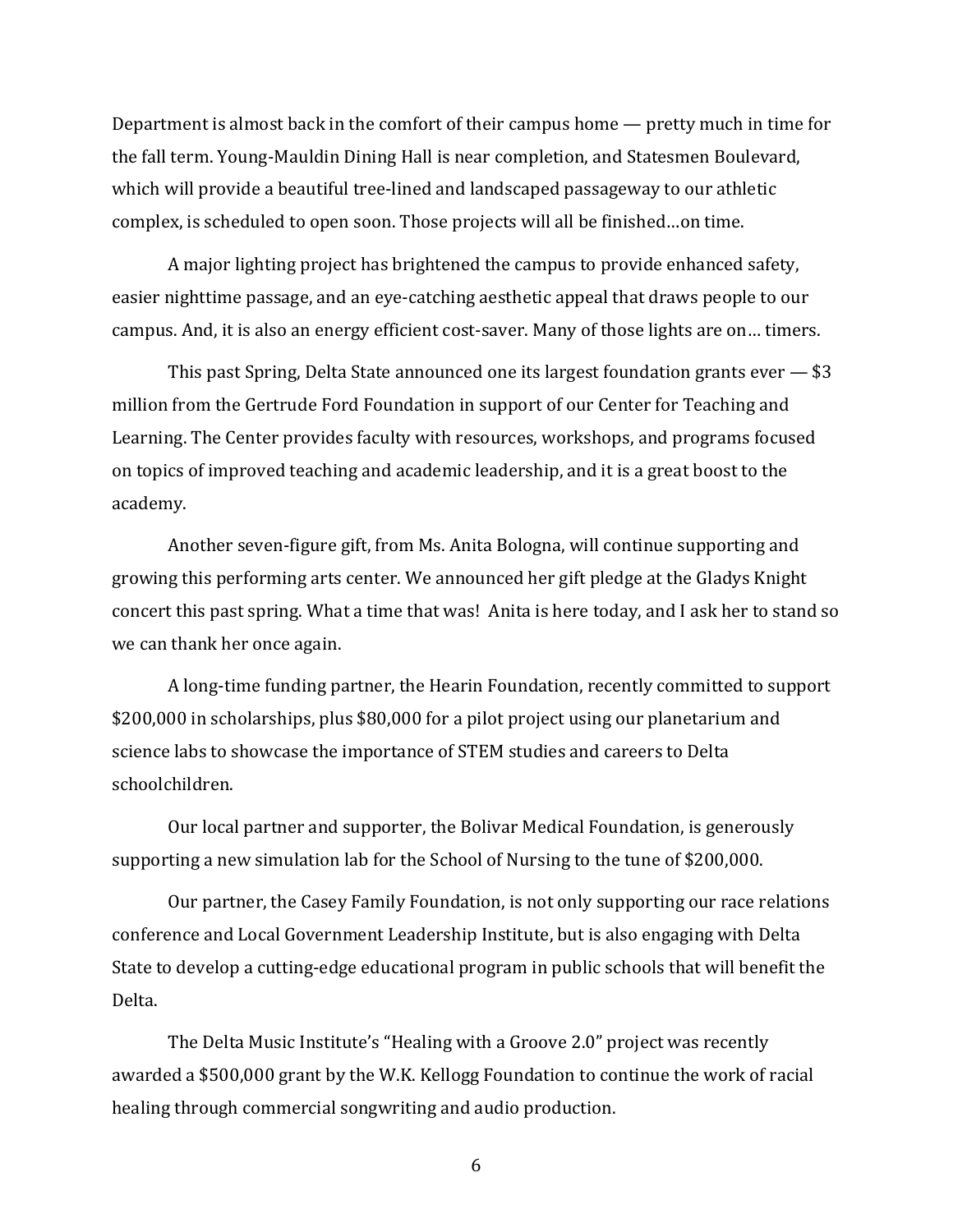And, the university, and many of our faculty colleagues, have been successful in landing grant funding and foundation support for a wide array of research and projects, and many other faculty colleagues are publishing papers and books, making professional presentations in their fields, and, consequently, making us proud every day.

Today, I am pleased to announce a very special seven-figure gift pledge. The Delta Regional Foundation is pledging \$1.5 million over the next five years to support a variety of academic and athletic programs on campus. With us in the audience are directors of the foundation board, whom I ask to stand as I call their names — Mrs. Faye McGuffee, Mr. Charlie McGuffee, Mr. Lloyd Clark, and Mr. Jerry Stigler. I also want to acknowledge board member Mr. Woodie Bounds, who could not be with us today, as well as the late Mr. James Donald Cooper, Delta State's Registrar Emeritus, who also served on the board. Combined with that foundation's previous gifts of \$2 million, its pledges and gifts to Delta State now total \$3.5 million. Thank you!

Now, please understand that these men are all alumni of Delta State University, and they are part of the so-called "Drew mafia" — where they all grew up and became friends. So, to help Faye handle all of that Drew and Delta State focus, we now bestow upon her an honorary membership in the Delta State University Alumni Association. And, one more plaudit for the Delta Regional Foundation board — they are picking up the tab for our backto-school luncheon tomorrow!

Several six-figure gifts, from individual donors, to support scholarships and campus programming are in the works and helping to set the stage for our capital campaign. We will recognize those individuals on other occasions. More good fundraising news is in store for the months ahead — demonstrating to the Delta State nation that this university is rock-solid and going places. For all of these gifts, the timing couldn't be better.

Some other notable activities and accomplishments over the last year include a very successful blues conference in the fall, the fifth annual race relations conference in the spring, and the international business symposium, also in the spring. The Delta State Colloquia program featured distinguished lectures by Dr. Rod Paige, former U.S. Secretary of Education, and Mr. Fred Smith, founder and CEO of FedEx. In June, we hosted the fifth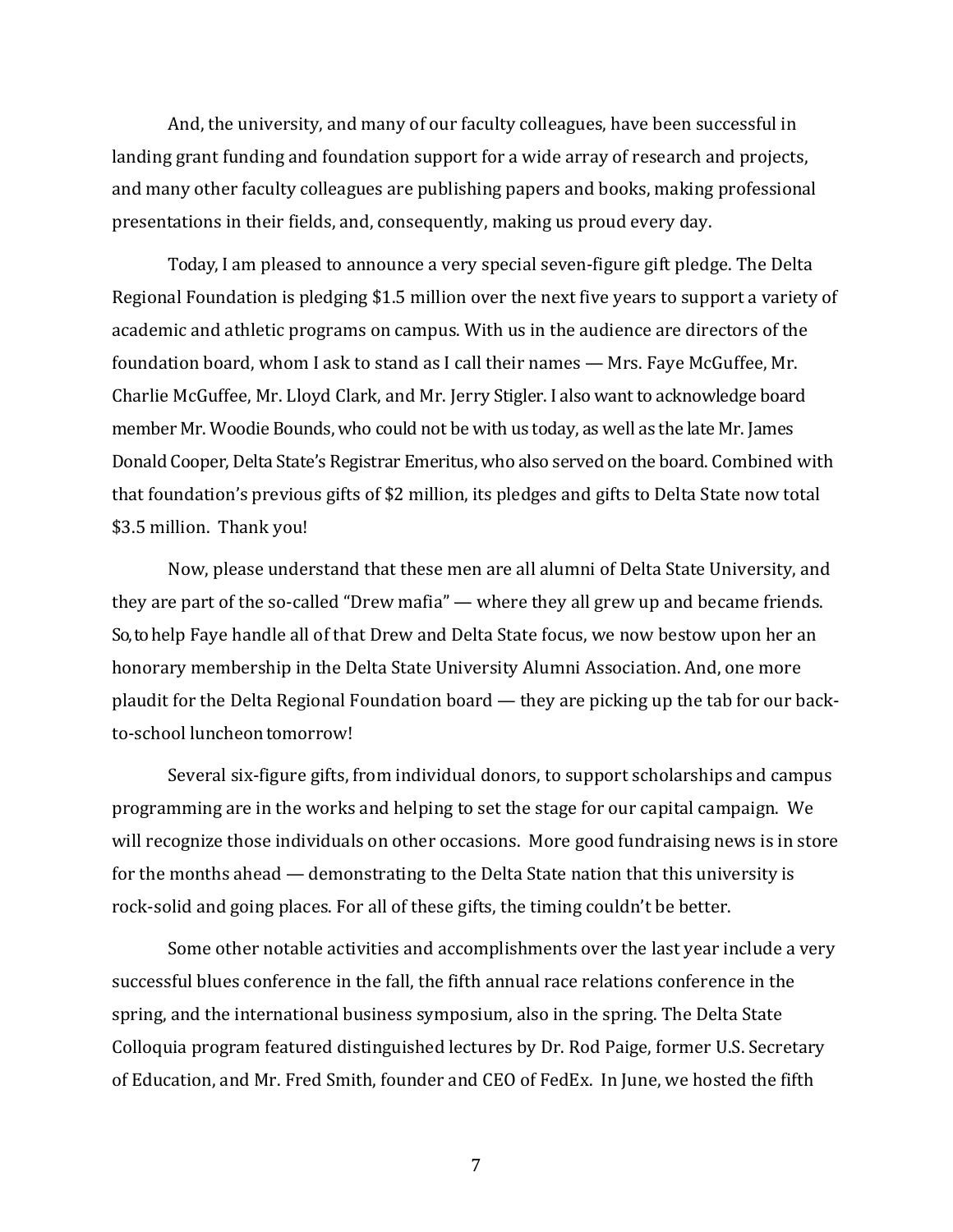annual Mayors' Summit that involved a number of Delta mayors who came to campus to discuss Delta issues and engage with the university. And, we concluded our first year of the new Local Government Leadership Institute, which provides basic training to municipal officials around the Delta.

Our educational partnership with GRAMMY Museum<sup>®</sup> Mississippi continues to prosper, and we are excited about the incredible season ahead for the BPAC, where we will see amazing performances on this very stage. Our focus on music continues with the addition of the "music across campus" program that includes strategically placed speakers located in nearly all quarters of the campus that project music and programs from the campus radio station. Also, we added a course in the Beatles this year in the DMI program, which includes a partnership with the famous Cavern Club in Liverpool, England, where the Beatles made their name.

As a sampling of the many great things going on in the academy, I am pleased to highlight a couple of notable credits from each college and the school of nursing.

In the College of Business and Aviation, the Department of Commercial Aviation is one of only three university programs participating in Fed Ex's new program, Purple Runway, an effort to attract and recruit the best aviators in the industry in the coming years. FedEx CEO Fred Smith announced the program when he was on Delta State's campus in the spring. We are also very proud of our colleague, Ms. Lynn Byrd, who received the Mississippian of the Year Award from the Association of Information Technology Professionals. 

In the College of Education and Human Sciences, our colleagues managed more than a half million dollars generated by external grants to provide tuition and other support for students across a wide range of degree programs. Additionally, the Division of Teacher Education, Leadership, and Research piloted a successful first year of the "Practice to Profession" partnership with Bell Academy, a project that provides intensive yearlong clinical experiences for student interns.

In the College of Arts and Sciences, our colleagues commissioned the Laws-Elliott Professional Prep Laboratory that provides a reference library and a dedicated,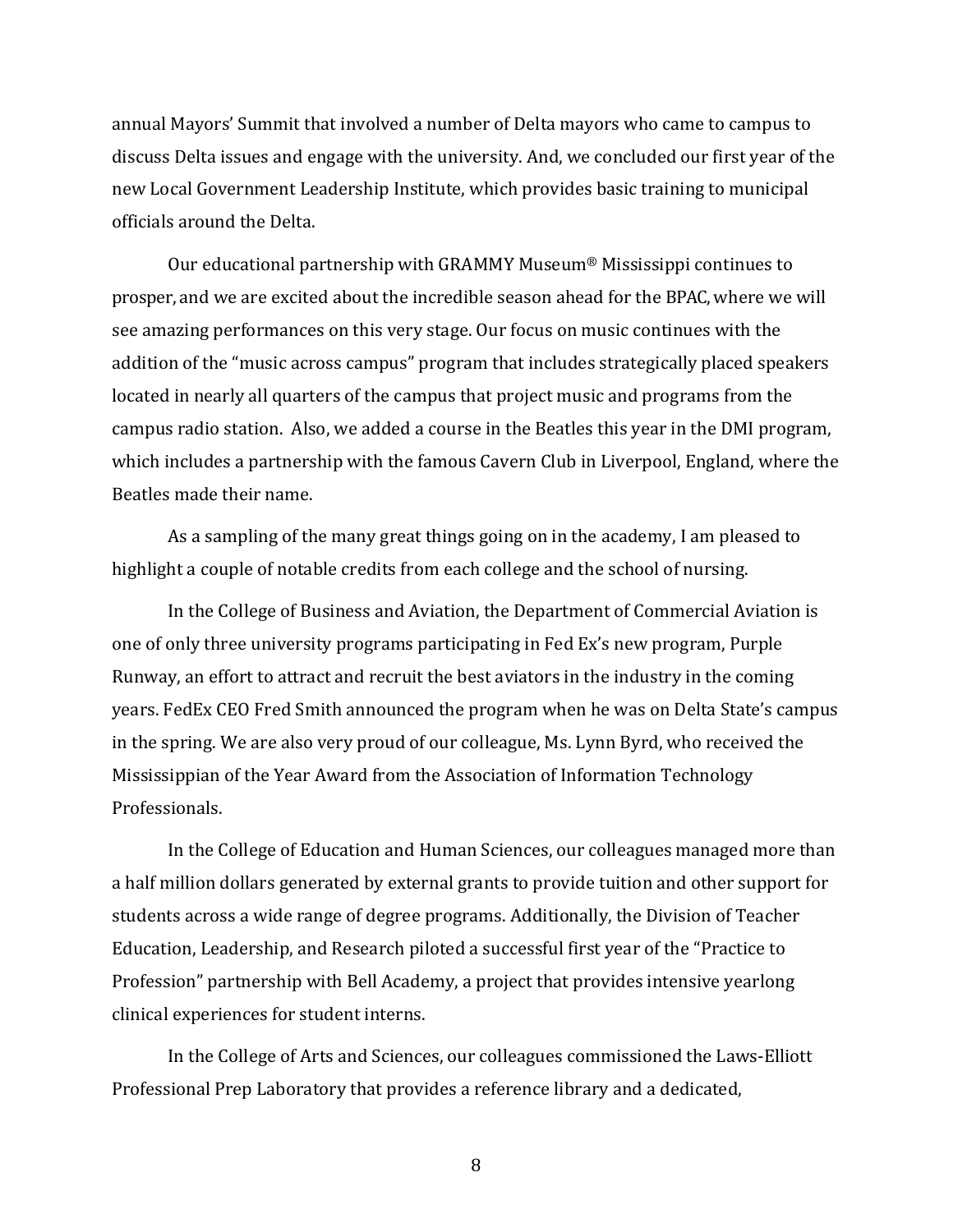computerized venue for students to prepare, free of charge, for professional school exams such as the MCAT. Also, Art instructor, Mr. Chet Oguz, participated in the International Teaching Experience at Shangqui University in China where he taught painting and drawing. 

The Robert E. Smith School of Nursing was recognized statewide as the best nursing program in Mississippi, and nationally for having one of the top 25 best online master's programs and one of the top 50 best online RN to BSN programs. We also salute our student nurses, who continue to lead the state in high scores on the licensing exam, and who completed more than 25 service projects representing 525 hours of dedicated time this past year.

In news from the Roberts-LaForge Library, a poll shows that the library enjoys a remarkable 90% overall satisfaction rating from our students, and our library staff colleagues report that the reference department answered 5,000 questions in just the last year alone.

Graduate and Continuing Studies received a highly competitive \$1.12 million TRIO grant from the U.S. Department of Education to create the McNair Research Scholars program that is helping to increase the attainment of Ph.Ds by under-represented, first generation, and low income students. Additionally, our  $QEP - Q$ uality Enhancement Program — sponsored more than 80 diversity and inclusion events on campus this past year, and its director, Ms. Michelle Johanson, received the highest award from the Institutions of Higher Learning Board office — the Mississippi Diversity Educator of the Year. 

I salute our faculty colleagues for the good work you are doing in and out of the  $classroom - in teaching and adjusting our students, conducting research, providing service,$ and being leaders in the academy. In the interest of...time...I cannot possibly note all the great achievements of the university academy during the past year.

However, I can point you to the link on our website that lists an impressive array of accomplishments and progress by college or school. In your own time, please visit the university website at the address www.deltastate.edu/president/accomplishments to see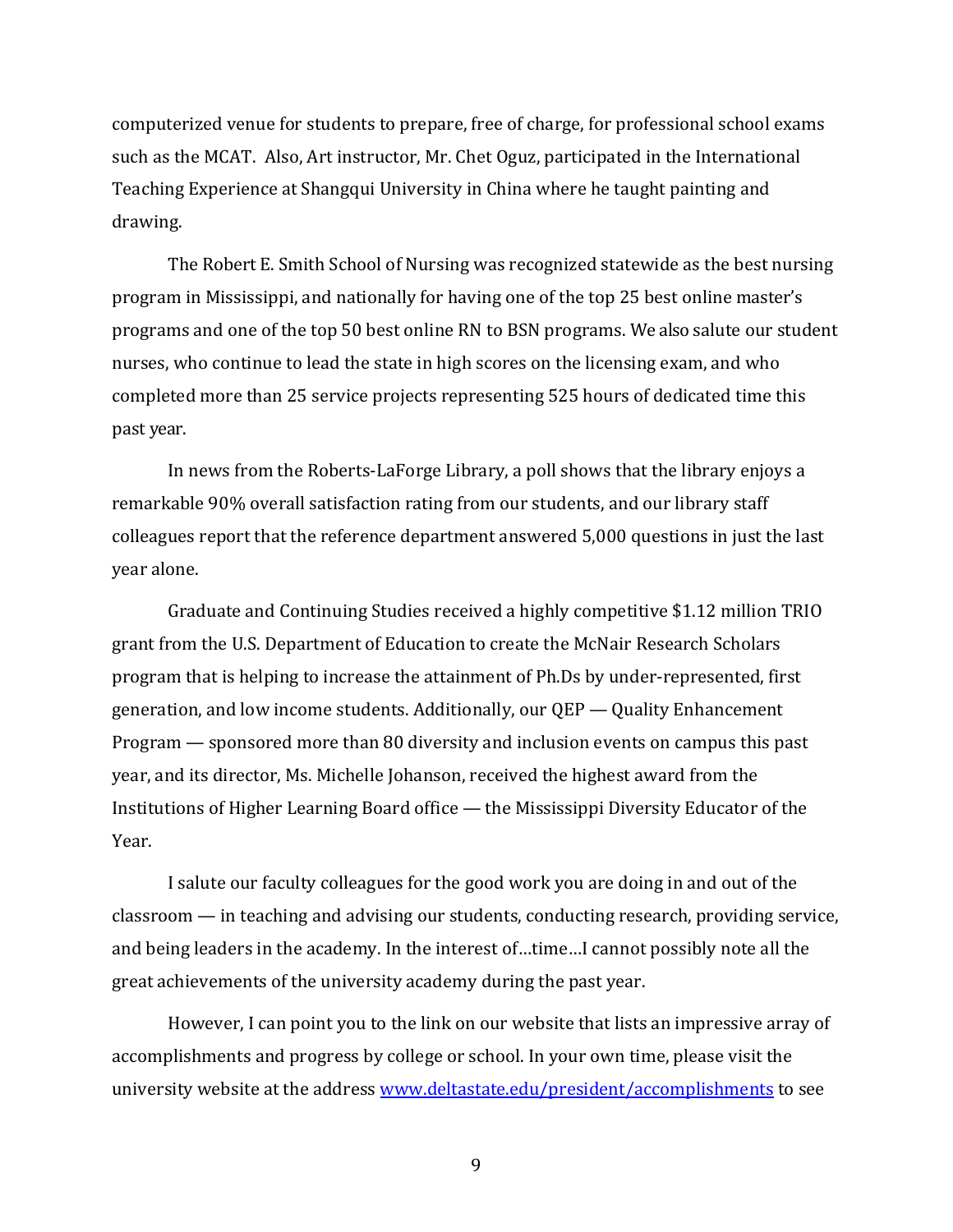the many grand things our colleagues have done this past year.

So, to what do we have to look forward this academic year? What will our trek through the next period of time bring us?

Here are eight areas of challenge, opportunity, and focus I see on the horizon for Delta State, with a little context for each.

**1) Focus** on **academic excellence** and **student success**. This area of challenge is the most compelling, because it lies at the heart of both our responsibility and what we do best as a regional university — superb classroom instruction and personal attention by our faculty to prepare our students for the marketplace and post-graduate work. While we would necessarily expect this Vision One principle to be at the top of our list, it's good to remind ourselves that it represents the essence of our mission. We will need to continue to focus on providing the very best instructional programming possible, given our limited resources, while serving one of the poorest regions of the country that brings to our doors many individuals who are first generation, Pell grant eligible, and unprepared or underprepared students.

Our success is their success, and that converts over time to the improvement of the Delta and the state.

Ratcheting up our academic requirements — namely, requiring capstone projects and upper division courses with writing skills emphasis for all majors and all graduates  $$ will help prepare our graduates to be more skilled and marketable for jobs and graduate/professional school positions. And, those enhancements will only boost our academic reputation in the eyes of prospective students and the public.

Our wide array of student success programming should continue to support the good work of our faculty. We will need to find additional marketing dollars to promote the university generally, as well as our unique signature (and growing) programs  $-$  such as nursing, DMI, aviation, Health, Physical Education, and Recreation, social work, accounting, and teacher education  $-$  all of which have the potential to attract many more students to Delta State.

**2) Focus on recruitment and retention.** While we are employing new and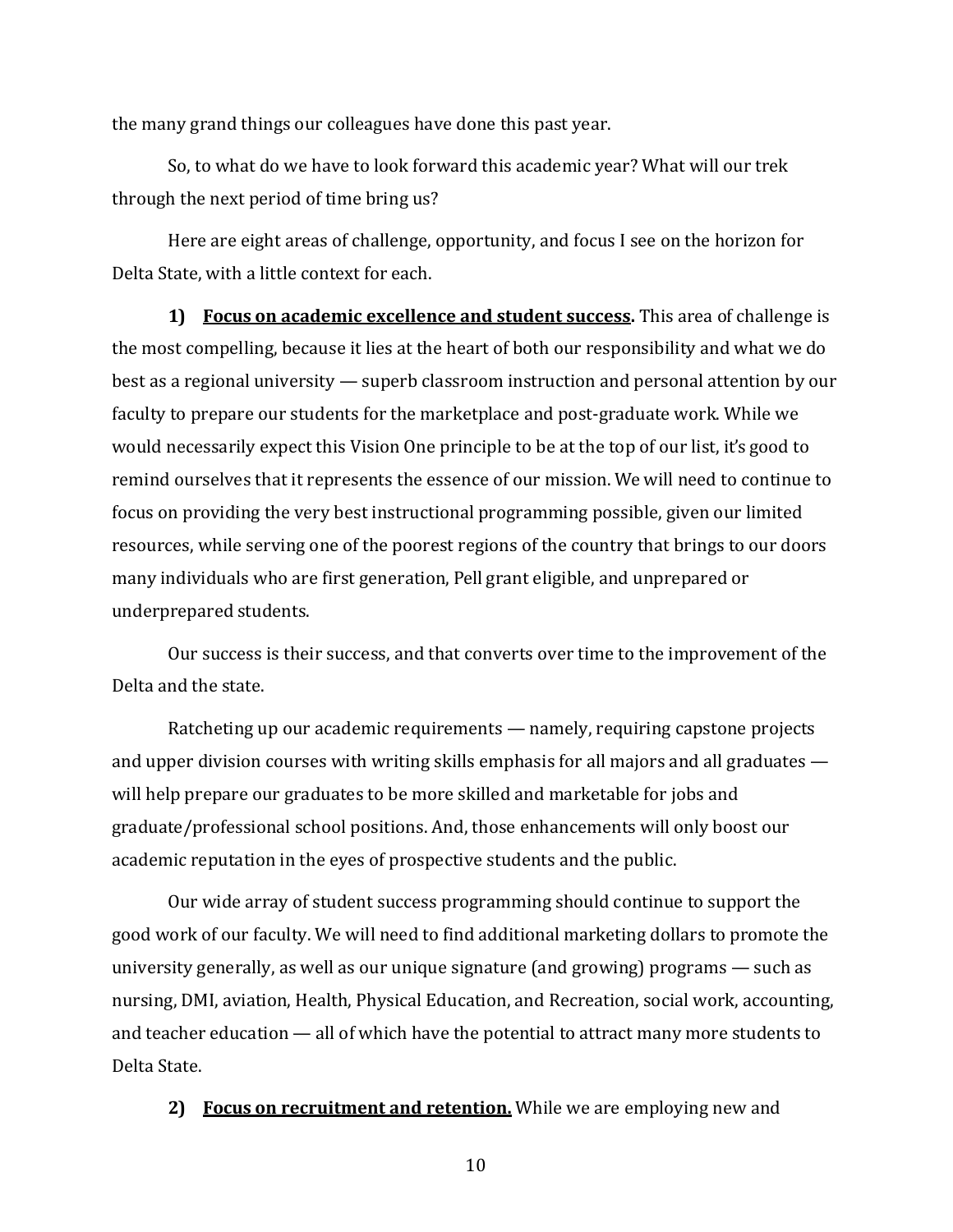creative strategies in the recruitment arena, and have realized steady increases in student enrollment over the last four years, we will face increasing pressure on recruitment as the number of Mississippi high school graduates dwindles in the years ahead. We are addressing this concern by ramping up targeted in-state recruiting  $-$  especially in the Delta region which is our primary service area  $-$  as well as increasing community college, out-of-state, and international student recruitment, all of which are trending upward.

We also need to keep our foot on the gas in support of our retention efforts, especially with our excellent student success programs that are supporting instruction and clearly working to help keep our students in school and on the path to graduation.

We will need to continue to focus on both recruitment and retention to maintain steady enrollment, and to expect a modicum of growth. We also need to meet the challenges of declining summer school and graduate school enrollment. Task forces are now in the process of addressing these concerns. Additionally, we need to double-down on recruitment of first-time, full-time students.

**3) All eves on the budget.** The university's annual operating budget is \$47 million, and our overall budget  $-$  including auxiliary, designated, and plant funds  $-$  totals \$70 million.

Diligence with respect to the university's budget and finances can never wane. Our campus leadership is focused on maintaining strong budgetary management as we move toward a higher number of days of cash as well as improvement of our debt ratios. We will likely continue to be in the position of managing scarce resources, especially if we do not enjoy the benefit of adequate funding from the state, as we have experienced in recent times. Our leadership team is up to that task. Even with the double-digit budget cuts over the last three years, the university has managed to protect its personnel and programs from cuts and elimination.

Special focus will also be needed to address challenges presented by the increasing cost of scholarships, insurance, and the graduate assistantship program.

Additionally, as a smaller institution with limited resources, we continually battle the challenge of having fewer dollars to support any "surge" capacity or big leaps forward,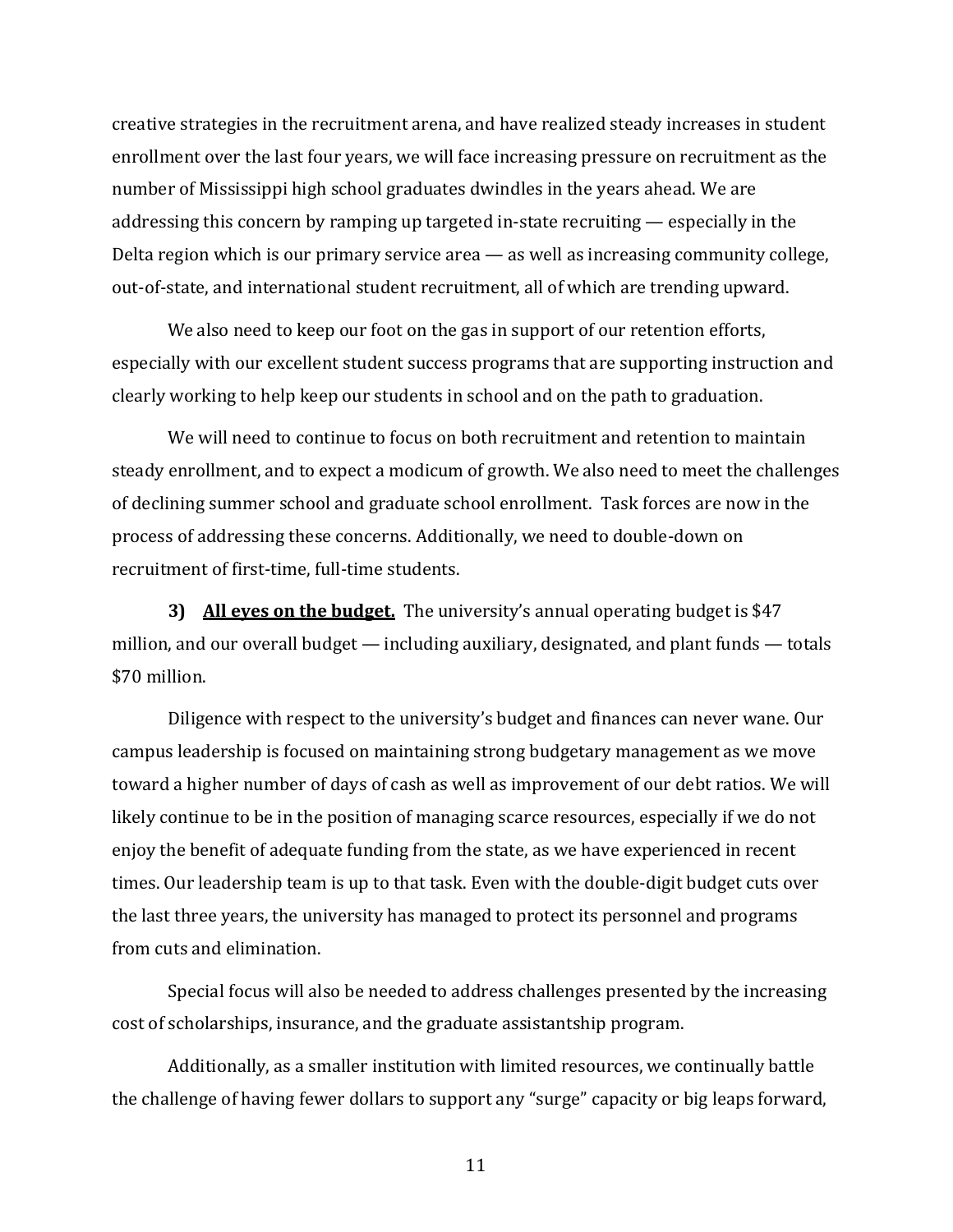resulting in slower progress toward our goals. Absent additional state support, we hope private dollar fundraising will help alleviate some of that pressure.

**4) Deferred maintenance.** The university has millions of dollars in deferred maintenance that needs addressing sooner rather than later. But, we can't afford to do it all now. Increased and regular bond dollar support from the state will be necessary to address this problem, as well as reinstatement of vital renovation funding for routine maintenance. Aging roofs, as well as heating and cooling systems, may fail at any time. The state must provide the financial means to address these needs through bond authority and appropriated dollars. This year, we have \$5 million available to address roofing needs on eight buildings, heating and cooling issues in six locations, pool repairs at the aquatics center, and the first phase of major renovations of the coliseum.

As we plan our future, we are going to create a master plan for the campus to ensure thoughtful and well-considered building and land usage, as well as the smart development and growth of our campus. These master plan discussions began last year, and more information will be available soon.

I am pleased to announce that we are going to build a new president's home on the site where the former residence sat for six decades. The old house, which was razed a year and a half ago, had major issues with mold, general aging, and other deterioration problems that led to its demise. In the absence of a campus home for the president, which is required by Delta State's Board of Trustees, my wife Nancy and I have been living for the last five years in temporary housing on campus that was built in 1927.

The new house will consist of a unique design combining the environment of a personal residence with the versatility of a public event venue. The two-story structure will incorporate the Italianate architectural style found throughout the Delta State campus. It will be built to accommodate the various family combinations and needs for future presidents. 

The new residence will be financed with funds from our building fund, which is used solely for the purpose of supporting housing facilities on campus. Just this morning at its monthly meeting, the Institutions of Higher Learning board gave final approval for the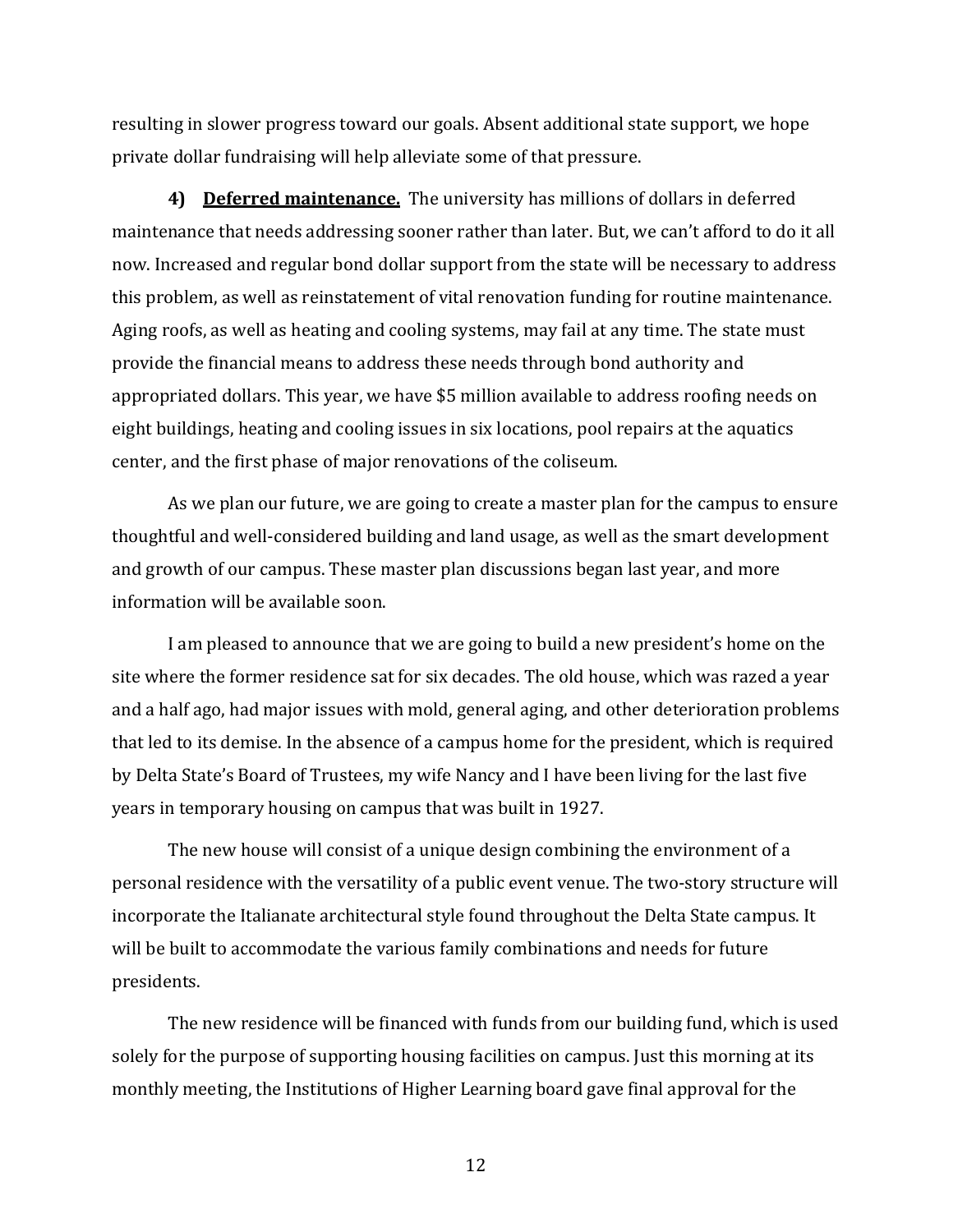project. The facility will be constructed by Cleveland's own Collins Construction Company, and work should begin very soon. In a show of community collaboration and support, the construction line of credit is being provided in shared fashion by six local banks. Representatives from those banks are with us today, and I ask them to stand as I call their name: Mr. Danny Whalen from Cleveland State Bank, Mr. Mark Hargett from Planters Bank, Mr. Jay Joel from Renasant Bank, and Mr. Will Sledge from State Bank and Trust. Guaranty Bank and Trust and Regions Bank are participating as well, however, their representatives were unable to join us today. Please help me thank them all for their commitment.

We think the new residence will be a source of great credit and pride for the university, and faculty and staff will be among our first guests for a grand opening reception. The plans are in my office if you'd like to stop by to see them.

Campus planning also includes commercial development of the old golf course. The request for proposal process concluded early this summer. We are now in discussions with a potential developer, and are planning to conduct a feasibility study soon. Eventually, we hope to create a new revenue stream for the university from this development. Whatever we do with our design, the development will be a terrific addition and credit to the university, as well as to the city. We will share more details once the feasibility study is complete. 

**5)** Private fundraising. A major challenge — and opportunity — for the university over the next several years will be the pursuit of private funding support from foundations and individual donors. The initial steps are underway to prepare for a major capital campaign. For starters, the university has experienced a surge of private gifts and pledges in the last few months, as I mentioned earlier. And, we anticipate more good fundraising news in the months ahead. As Delta State approaches its centennial in 2025, success in private fundraising will be a key to the university's ability to attract and educate more students and to implement and grow programs — none of which would be possible with state support and tuition dollars alone.

**6)** Focus on our vision. With the university's visioning process now in place, we are focusing on goals, strategies, and plans to support the ten visioning principles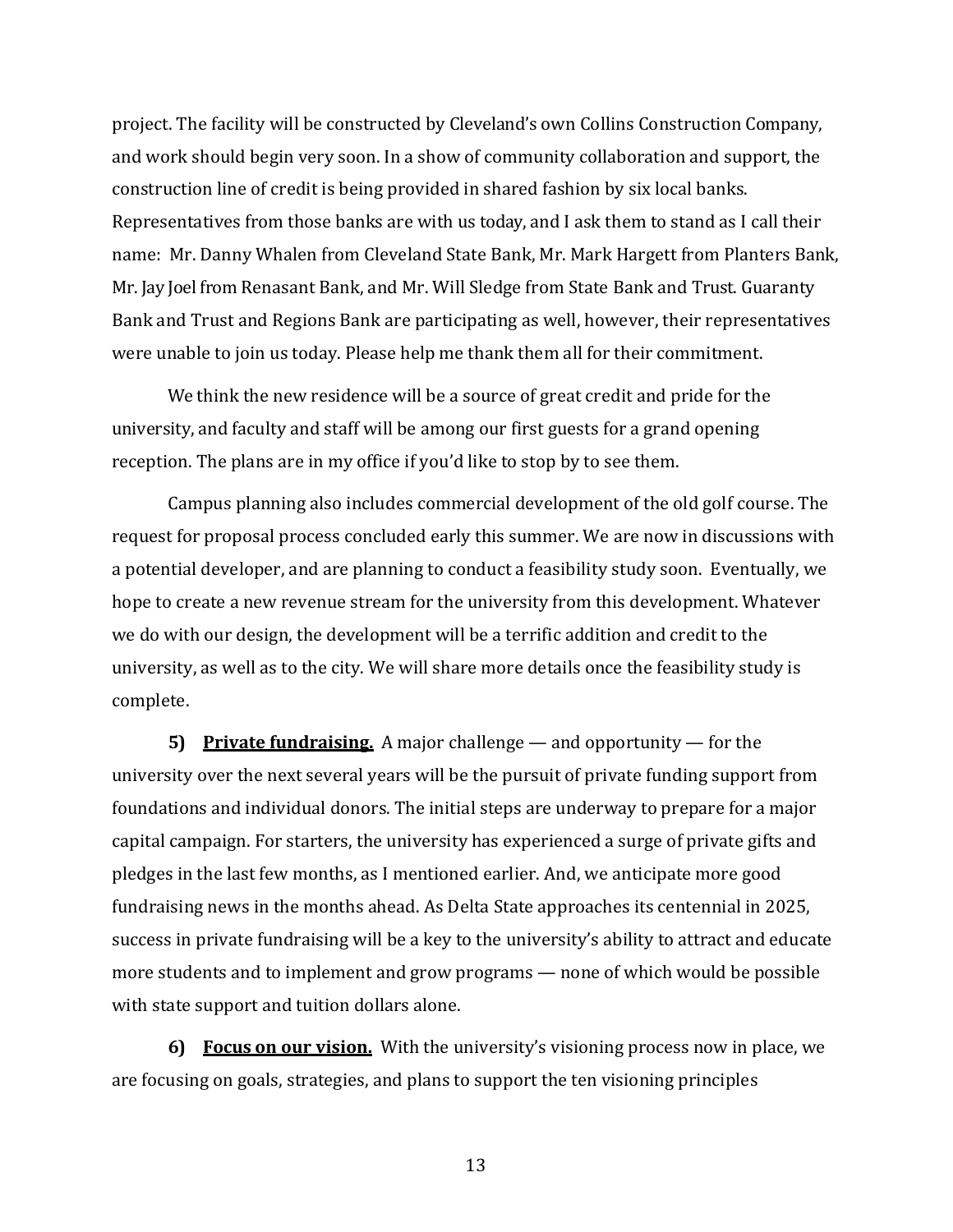developed through a buy-in process — involving the entire university — that we conducted a couple of years ago. It will be important to maintain our focus on those principles as we navigate the need for adaptation, growth, and planning in the years ahead. I look forward to your full engagement in that effort.

**7)** International **programming.** We have made great strides in recruiting international students to Delta State, which has resulted in our doubling enrollment in this area in the last four years to 134 students from 48 countries. And, we already have an additional 62 new international students on the books this Fall. In addition to boosting enrollment through increasing international students, the university will need to continue developing relationships with partner institutions around the world to provide study abroad, student and faculty exchange, and other cultural experiences. We are necessarily taking small steps in these efforts due to limited resources. But, earlier this summer, in a conversation with two of our students who traveled to South Korea with our music program, I was reminded of the terrific impact and benefits an international experience can have on the young minds in our charge.

Delta State has developed relationships with seven foreign institutions in the last four years, and next year we will receive our first-ever Fulbright Scholar from abroad. Professor Katarzyna Mackowska, from John Paul II Catholic University of Lublin in Poland, will teach and conduct research in the Division of Social Sciences and History during the second semester, and she will enroll her children in the Cleveland public schools. I had the opportunity to teach again at the law school at that university in May, and I signed a new student-faculty exchange agreement with the rector.

Our growing on-campus international program will also need to meet the challenge of welcoming and accommodating visiting faculty and students, as well as sending Delta State faculty, staff, and students abroad. The 2017-18 academic year was the first full-year of operation of our new Study Abroad program, and a total of eight faculty and staff, and four students, engaged in teaching or learning experiences in Australia, China, Poland, and South Korea.

Obviously, not all of our students can go abroad to study, but many of them should